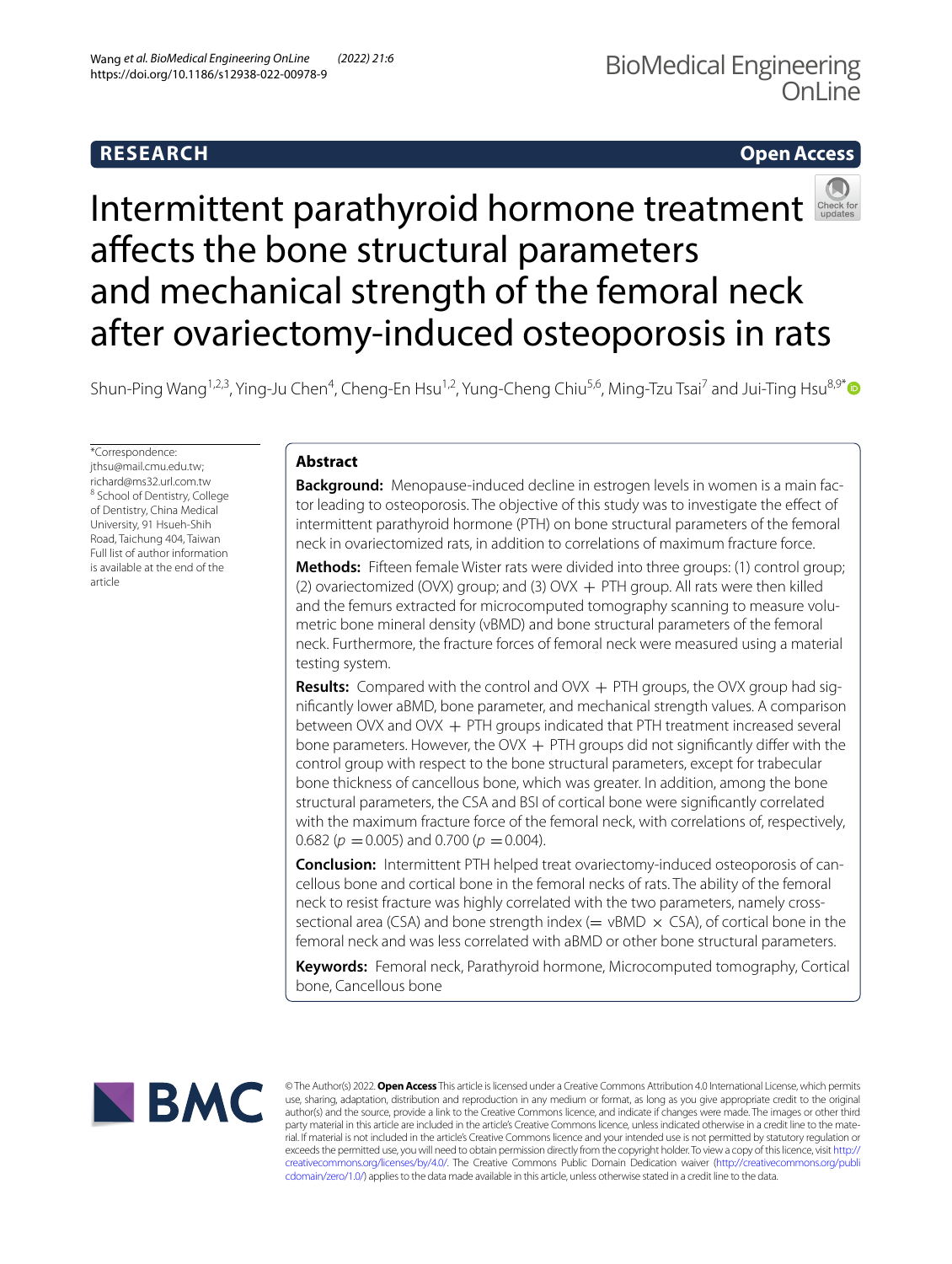## **Background**

Osteoporosis is a common and serious health issue globally  $[1-4]$  $[1-4]$  $[1-4]$ . Osteoporosis is serious because continual bone loss results in bone fragility, which, in turn, leads to osteoporotic fracture and subsequent severe pain and difficulty in movement. This decreases the patient's quality of life. Operation may even be required in some cases, which carries inherent risks of surgery, the discomfort of anesthesia, greater medical expenditure, and a greater burden on the public health-care system [[5\]](#page-11-2). Postmenopausal osteoporosis is common among postmenopausal women; this is because of decreased estrogen levels from decreased ovary function, which results in considerable bone loss, subsequently decreased bone mineral density, and subsequent fragile fractures [[6\]](#page-11-3). According to the literature, approximately 30% of postmenopausal women are afected by osteoporosis, and approximately 40% of this 30% will have experienced one or more fragility fractures in their remaining lifetime [\[7](#page-11-4)[–9](#page-11-5)].

Specifcally, hip fractures are a devastating type of osteoporotic fracture, with approximately 1.6 million patients worldwide every year. The morbidity risk of hip fracture has increased with the rapid aging of the world population. Hip fracture leads to disability, and it has a mortality that is three to four times higher than that in the general population [[10\]](#page-11-6). Furthermore, the mortality of hip fracture 1 year after surgery ranges from 16.6 to 30%  $[11-13]$  $[11-13]$ . Half of those patients who survive from a hip fracture lose their functional independence, and a third of them eventually become totally dependent [\[14](#page-11-9)], which greatly increases the burden on society  $[15]$  $[15]$ . Therefore, osteoporosis-related hip fractures, which are characterized by poor functional outcomes and a high mortality rate, should be prevented through interventions such as exercise and medication.

At present, osteoporosis can be treated by two types of commonly available drugs. The frst is antiresorptive drugs, which are frst-line drugs whose main function is to suppress osteoclasts. Among antiresorptive drugs, bisphosphonate drugs are the most common. Bisphosphonate drugs can signifcantly improve bone mineral density in the hips and vertebra body, which, in turn, decreases the probability of fracture [[16](#page-11-11)]. However, the long-term use of bisphosphonate drugs overly suppresses osteoclast function and may be complicated with atypical femoral fractures, osteonecrosis of the jaw (ONJ), gastrointestinal intolerance, acute phase reaction (an infuenza-like syndrome) as well as atrial fibrillation [\[17,](#page-11-12) [18](#page-11-13)]. The second type is anabolic drugs, among which parathyroid hormone medications are a specific type. Teriparatide  $[PTH (1–34)$ , Forteo; Eli Lilly] is a segment of recombinant human PTH peptide. Intermittent teriparatide can efectively treat osteoporosis by (1) increasing the number of osteoblasts, stimulating their activity, and decreasing their apoptosis  $[19]$  $[19]$  and  $(2)$  increasing bone mass in the lumbar vertebra and long bones, increasing trabecular bone thickness, and bone mineral density in the hips or spine [\[20](#page-12-0)].

Bone remodeling, regulated by systemic continuous or intermittent PTH administration, influences the bone strength via altering bone quality including bone turnover, microarchitecture and morphology in addition to bone mineral density (BMD) [[21](#page-12-1)[–23\]](#page-12-2). Although many previous studies have elucidated that the provision of intermittent PTH contributes greatly to treating osteoporosis, these animal studies, have focused on changes of BMD or trabecular structures in vertebra body, tibia, or distal femoral metaphysis [[24–](#page-12-3)[26](#page-12-4)]; the effects of this anabolic agent on femoral neck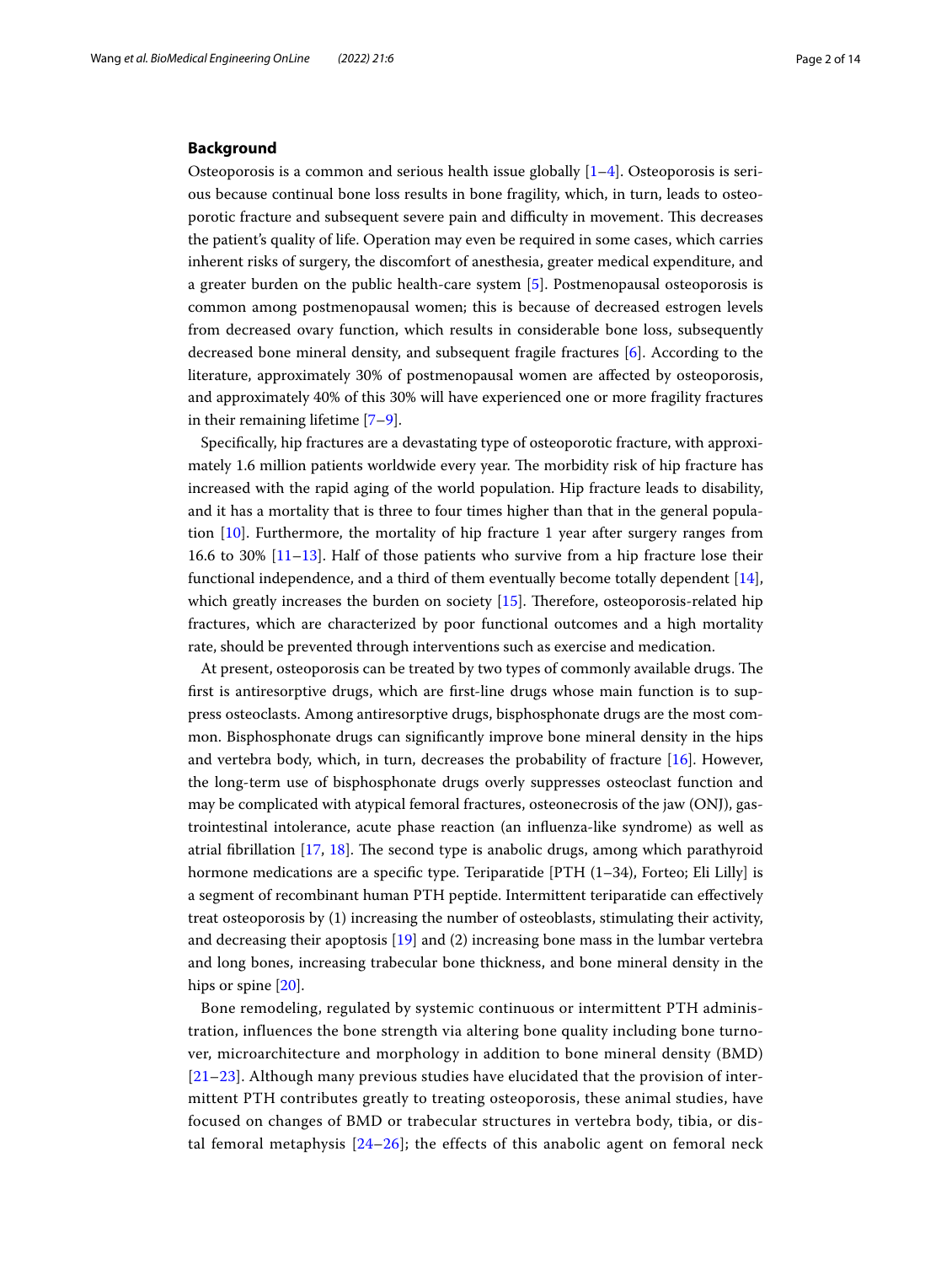were still not very clarified. Furthermore, the hormone-related bone remodeling has site-specific changes that are varied in different skeletal areas [\[27,](#page-12-5) [28](#page-12-6)]. The specific features make it difficult to assume the anabolic effects on other skeletal sites, either trabecular or cortical bone, to femoral neck. Therefore, the proximal femur of the OVX rat might be more clinically relevant to human hip fracture than other skeletal sites (i.e., proximal tibia or distal femur) for preclinical testing of therapeutic agents on OVX-related estrogen-deficiency bone loss. There is still a paucity of evidences on the preventive effects of intermittent PTH used in "early" menopausal stage for the prevention of bone deteriorations, in terms of bone density, microstructural changes and bone strength of femoral neck.

Thus, this study examined how intermittent PTH treatment affects cortical and cancellous bone structural parameters of the femoral neck in ovariectomized rats and how those parameters correlate with mechanical strength. To do so, a material testing system was used to measure the maximum fracture force of the femoral neck and to explore the correlation between such mechanical strength and the bone structural parameters assessed with DXA and micro-CT.

### **Results**

# **Efect on mechanical strength and bone structure parameters by OVX and intermittent parathyroid hormone treatment**

Table [1](#page-3-0) lists the data on the aBMD, bone parameters of the femoral necks and mechanical strength of the three groups of rats. Compared with the control and  $OVK + PTH$  groups, the  $OVK$  group had significantly less mechanical strength of the femoral neck. Although the median of mechanical strength for the control group was 10.3% greater than that for the  $\rm OUX$  + PTH group, this difference was not significant. In addition, compared with the control and  $OVK + PTH$  groups, the  $OVK$ group had a significantly less aBMD of the femoral neck. In essence, the femoral neck of the OVX group was the most cancellous, as revealed in 2D cross-sectional images and particularly for the cortical bone tissue, whereas the difference between the control and  $OVK + PTH$  groups was small (Fig. [1](#page-4-0)).

The following are the results for the four cancellous bone parameters. BV/TV did not significantly differ between the control and OVX groups and between the control and  $OVK + PTH$  groups; however,  $BV/TV$  was significantly greater in the  $OVK$ + PTH group than in the OVX group. TbSp and TbN did not significantly differ between the three groups. TbTh was greater in the  $O(VX + PTH$  group than in the control and OVX groups.

The following are the results for the four cortical bone parameters. CtTh and vBMD did not signifcantly difer between the three groups. CSA did not signifcantly difer between the control and OVX groups or between the control and  $O<sup>2</sup>$  + PTH groups; however, CSA was significantly greater in the OVX  $+$  PTH group than in the OVX group. BSI did not significantly differ between the control and  $OVK + PTH$  groups; BSI in both these groups was greater than that in the OVX group.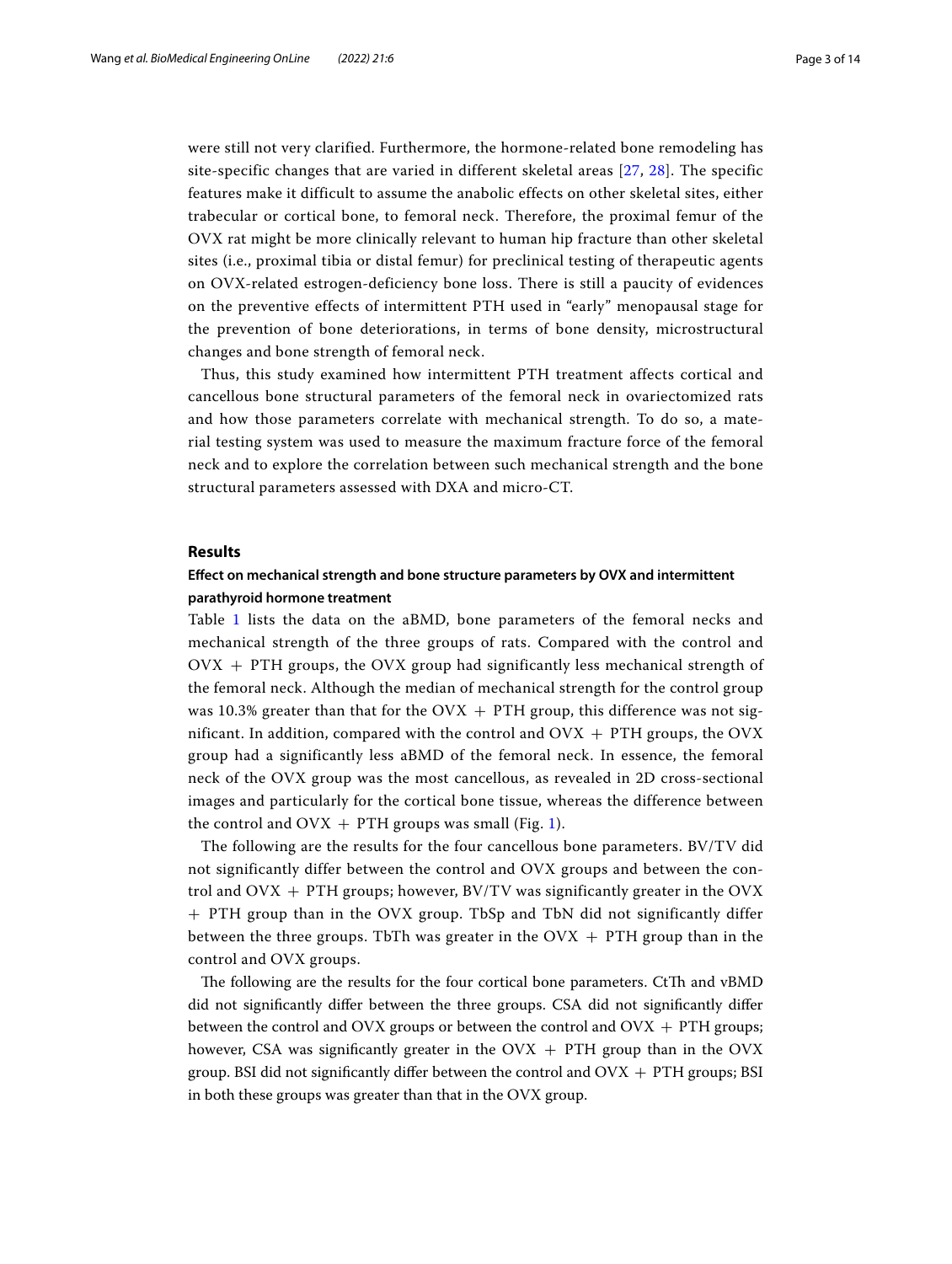|                     | Parameters (unit)           | Value               | Control              | OVX                  | $O\mathsf{V}\mathsf{X} + \mathsf{PTH}$ | $p^{\dagger}$ |
|---------------------|-----------------------------|---------------------|----------------------|----------------------|----------------------------------------|---------------|
| Density             | aBMD (g/cm <sup>2</sup> )   | Median <sup>d</sup> | $146.0^{\circ}$      | $139.0^{b}$          | $147.0^a$                              | 0.306         |
|                     |                             | <b>IQR</b>          | 16.5                 | 12.0                 | 15.0                                   |               |
|                     |                             | Mean                | 144.2                | 137.4                | 143.8                                  |               |
|                     |                             | SD                  | 8.5                  | 5.6                  | 7.5                                    |               |
| Cancellous bone     | BV/TV (%)                   | Median <sup>d</sup> | 56.957ab             | 49.977 <sup>a</sup>  | 62.111 <sup>b</sup>                    | 0.065         |
|                     |                             | <b>IQR</b>          | 10.843               | 21.926               | 12.542                                 |               |
|                     |                             | Mean                | 55.408               | 46.699               | 62.699                                 |               |
|                     |                             | SD                  | 5.356                | 11.525               | 6.196                                  |               |
|                     | TbTh (mm)                   | Median <sup>d</sup> | 0.136 <sup>a</sup>   | 0.128 <sup>a</sup>   | $0.155^{b}$                            | 0.008         |
|                     |                             | <b>IQR</b>          | 0.017                | 0.030                | 0.008                                  |               |
|                     |                             | Mean                | 0.136                | 0.127                | 0.155                                  |               |
|                     |                             | SD                  | 0.009                | 0.015                | 0.004                                  |               |
|                     | TbSp (mm)                   | Median <sup>d</sup> | 0.162 <sup>a</sup>   | 0.170 <sup>a</sup>   | $0.135^{a}$                            | 0.164         |
|                     |                             | <b>IQR</b>          | 0.022                | 0.088                | 0.042                                  |               |
|                     |                             | Mean                | 0.160                | 0.172                | 0.135                                  |               |
|                     |                             | SD                  | 0.011                | 0.040                | 0.020                                  |               |
|                     | TbN(1/mm)                   | Median <sup>d</sup> | 4.140 <sup>a</sup>   | $3.587$ <sup>a</sup> | $4.076^{a}$                            | 0.357         |
|                     |                             | <b>IQR</b>          | 0.335                | 1.278                | 0.679                                  |               |
|                     |                             | Mean                | 4.062                | 3.617                | 4.031                                  |               |
|                     |                             | SD                  | 0.156                | 0.638                | 0.341                                  |               |
| Cortical bone       | CtTh (mm)                   | Median <sup>d</sup> | $0.451$ <sup>a</sup> | $0.513^{a}$          | 0.520 <sup>a</sup>                     | 0.326         |
|                     |                             | <b>IQR</b>          | 0.140                | 0.055                | 0.050                                  |               |
|                     |                             | Mean                | 0.477                | 0.514                | 0.513                                  |               |
|                     |                             | SD                  | 0.075                | 0.029                | 0.028                                  |               |
|                     | $vBMD$ (g/cm <sup>3</sup> ) | Median <sup>d</sup> | $1.076^{a}$          | 1.060 <sup>a</sup>   | 1.071 <sup>a</sup>                     | 0.402         |
|                     |                             | <b>IQR</b>          | 0.065                | 0.020                | 0.030                                  |               |
|                     |                             | Mean                | 1.058                | 1.055                | 1.068                                  |               |
|                     |                             | SD                  | 0.037                | 0.009                | 0.015                                  |               |
|                     | $CSA$ (mm <sup>2</sup> )    | Median <sup>d</sup> | $3.016^{ab}$         | 2.618 <sup>a</sup>   | 2.852 <sup>b</sup>                     | 0.018         |
|                     |                             | <b>IQR</b>          | 1.076                | 0.127                | 0.943                                  |               |
|                     |                             | Mean                | 3.265                | 2.618                | 3.173                                  |               |
|                     |                             | SD                  | 0.617                | 0.067                | 0.559                                  |               |
|                     | <b>BSI</b>                  | Median <sup>d</sup> | 3.246 <sup>a</sup>   | 2.763 <sup>b</sup>   | $3.084^{a}$                            | 0.013         |
|                     |                             | <b>IQR</b>          | 0.997                | 0.173                | 0.956                                  |               |
|                     |                             | Mean                | 3.433                | 2.762                | 3.388                                  |               |
|                     |                             | SD                  | 0.524                | 0.089                | 0.593                                  |               |
| Mechanical strength | Maximum fracture force (N)  | Median <sup>d</sup> | $114.1^{\circ}$      | 80.6 <sup>b</sup>    | $102.3^{\text{a}}$                     | 0.046         |
|                     |                             | <b>IQR</b>          | 30.2                 | 21.1                 | 24.2                                   |               |
|                     |                             | Mean                | 108.5                | 84.3                 | 104.2                                  |               |
|                     |                             | <b>SD</b>           | 15.2                 | 12.8                 | 12.3                                   |               |

<span id="page-3-0"></span>**Table 1** Maximum fracture force, bone mineral density, and cortical and cancellous bone structure parameters of the femoral neck for the three groups

*aBMD* areal bone mineral density; *BV/TV* bone volume/total volume; *TbTh* trabecular bone thickness; *TbSp* trabecular bone separation; *TbN* trabecular bone number; *CtTh* cortical bone thickness; *vBMD* volumetric bone mineral density; *CSA* crosssectional area; *BSI* bone strength index (vBMD × CSA); *IQR* interquartile range; *OVX* ovariectomy; *PTH* parathyroid hormone

d Mann–Whitney exact tests were conducted for post hoc pairwise comparisons; medians in the same row with the same letter (a, b, or c) do not significantly differ

† Kruskal–Wallis test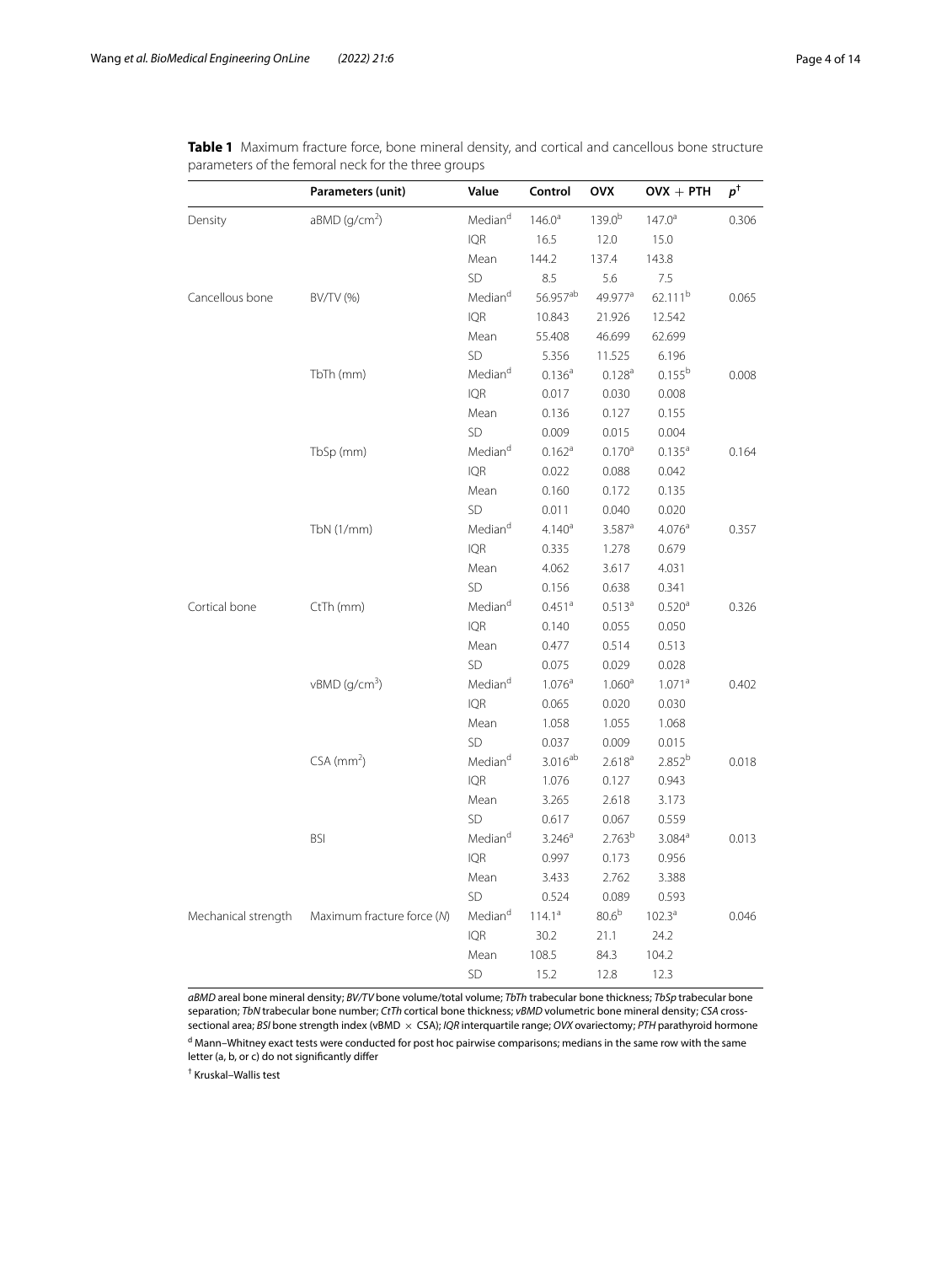

<span id="page-4-1"></span><span id="page-4-0"></span>

| Table 2 Correlations of aBMD and bone structural parameters with maximum fracture force of |  |  |  |  |  |
|--------------------------------------------------------------------------------------------|--|--|--|--|--|
| femoral neck in terms of Spearman's correlation coefficient $(r)$ and probability $(p)$    |  |  |  |  |  |

| Parameter (unit)            | Spearman's correlation of the parameters with<br>maximum fracture force of femoral neck | <b>Note</b> |                  |  |
|-----------------------------|-----------------------------------------------------------------------------------------|-------------|------------------|--|
|                             | r                                                                                       | p           |                  |  |
| Bone mineral density        |                                                                                         |             |                  |  |
| aBMD                        | 0.469                                                                                   | 0.078       | NC.              |  |
| Cancellous bone             |                                                                                         |             |                  |  |
| BV/TV (%)                   | 0.425                                                                                   | 0.114       | <b>NC</b>        |  |
| TbTh (mm)                   | 0.257                                                                                   | 0.355       | NC               |  |
| TbSp (mm)                   | $-0.132$                                                                                | 0.638       | <b>NC</b>        |  |
| TbN $(mm^{-1})$             | 0.504                                                                                   | 0.056       | <b>NC</b>        |  |
| Cortical bone               |                                                                                         |             |                  |  |
| CtTh (mm)                   | $-0.486$                                                                                | 0.066       | <b>NC</b>        |  |
| $vBMD$ (g/cm <sup>3</sup> ) | 0.027                                                                                   | 0.924       | <b>NC</b>        |  |
| $CSA$ (mm <sup>2</sup> )    | 0.682                                                                                   | 0.005       | High correlation |  |
| <b>BSI</b>                  | 0.700                                                                                   | 0.004       | High correlation |  |

*BV/TV* bone volume/total volume; *TbTh* trabecular bone thickness; *TbSp* trabecular bone separation; *TbN* trabecular bone number; *CtTh* cortical bone thickness; *vBMD* volumetric bone mineral density; *CSA* cross-sectional area; *BSI* bone strength index (vBMD × CSA); *NC* no correlation

# **Correlations of aBMD and cortical and bone parameters with maximum fracture force of the femoral neck**

According to Table [2](#page-4-1), the aBMD and trabecular bone structural parameters were not significantly correlated with the maximum fracture force of the femoral neck  $(p > 0.05)$ . Moreover, among the cortical bone parameters, CtTh and vBMD were not correlated with the maximum fracture force of the femoral neck (*p* >0.05). However, both CSA (0.682, *p*  $=0.005$ ) and BSI (0.700,  $p = 0.004$ ) were highly correlated with the maximum fracture force of the femoral neck. In addition, no signifcant correlation was found between the aBMD and vBMD ( $r = -0.213$ ,  $p = 0.445$ ).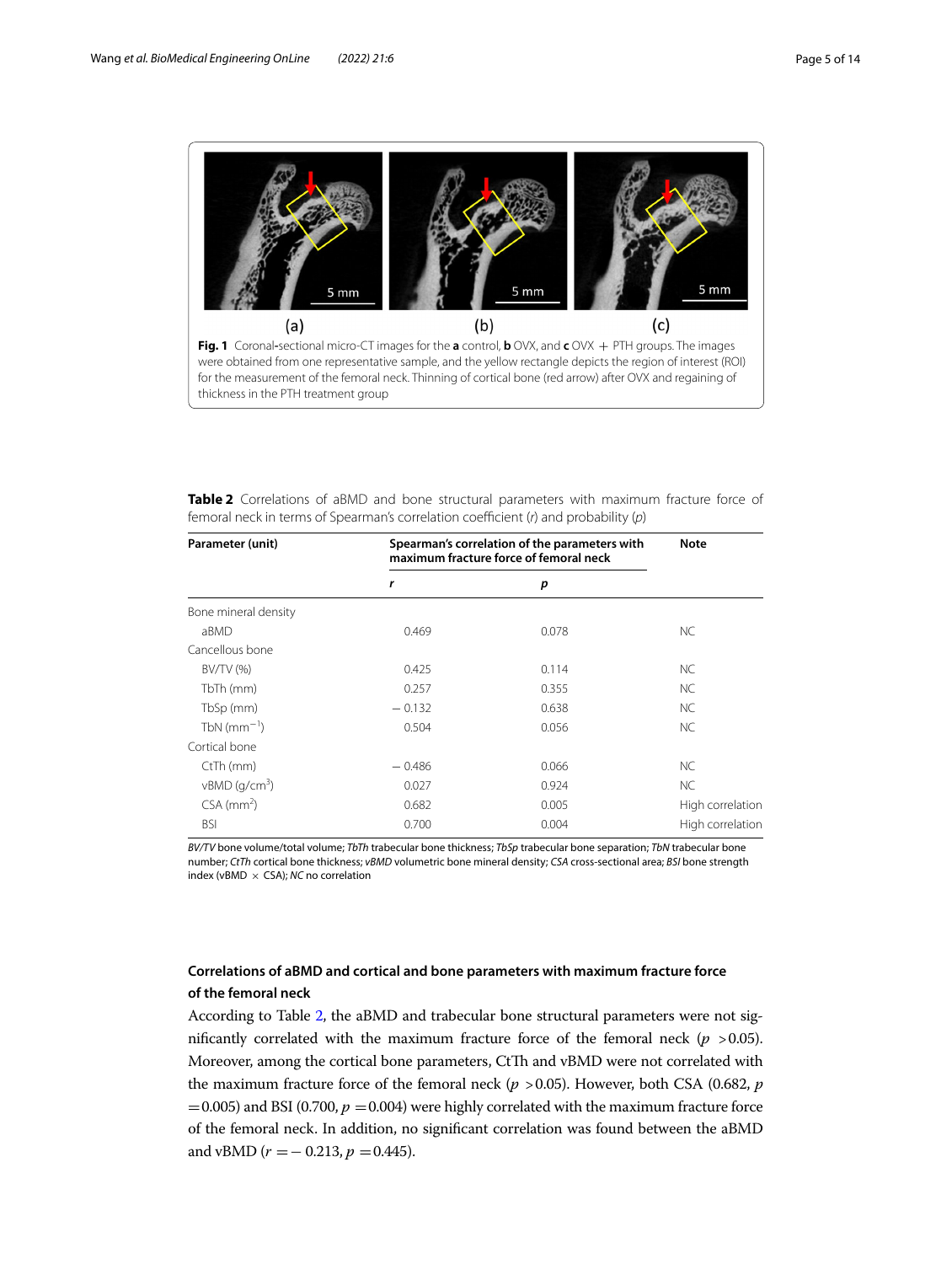#### **Discussion**

Osteoporosis has become more prevalent as societies have aged. Patients with osteoporosis face a higher risk of fractures and a decreased quality of life. Studies have suggested that in addition to antiresorptive drugs with bisphosphonates, anabolic drugs, such as those in intermittent PTH treatment, efectively treat osteoporosis. However, studies have mostly investigated the vertebra body or long bone [\[29](#page-12-7)[–32](#page-12-8)]. Findings on how intermittent PTH treatment improves (1) the femoral neck bone structure or (2) the resistance of the femoral neck against fractures remain inadequate. This study used micro-CT to explore ovariectomy-induced osteoporosis in rats. Specifcally, this study focused on how intermittent PTH treatment changed the cortical bone and cancellous bone structures of the femoral neck and how cortical bone and cancellous bone parameters were correlated with the ability of the femoral neck to resist fracture. The results indicated that intermittent PTH contributed to treating ovariectomized-induced osteoporosis in the cancellous bone and in the cortical bone of the femoral neck of rats. Femoral neck fracture strength was highly correlated with two parameters of the femoral neck (CSA and BSI) and no correlated with other BMD or bone structural parameters.

Previous studies on osteoporosis have mostly used rats or rabbits for animal experiments [\[33](#page-12-9), [34](#page-12-10)], and the use of female rats has been particularly common in studies on ovariectomy to simulate menopause-induced osteoporosis in women [\[35](#page-12-11)]. A study suggested that rats reach sexual maturity at approximately 6 weeks old [[33\]](#page-12-9). Tus, this study adopted female rats, which were bilaterally ovariectomized at the age of 8 weeks. Teriparatide, hPTH  $(1–34)$ , is an effective anabolic agent for treating osteoporosis and daily use for 18 months has been recommended to treat osteoporosis in menopausal women. However, the optimal duration of its therapeutic efect on the bones of the ovariectomized rats has no consensus. The period of the intermittent PTH was varied from 6 to 16 weeks to evaluate the effects on bones in the previous studies [[36](#page-12-12)[–40](#page-12-13)]. The 12 weeks of teriparatide use for evaluating the bone changes in the OVX animal model was accepted and commonly used [[36,](#page-12-12) [37,](#page-12-14) [40](#page-12-13)]. In this study, we adopted 12-week teriparatide injection to prevent the bone loss from the ongoing estrogen defciency-related bone deteriorations after OVX. The rats of the treated group were treated with intermittent PTH for 12 weeks, and the corresponding changes in bone mineral density in the femoral neck, in bone structural parameters, and in fracture strength were measured.

Tis study frst adopted DXA, the most commonly used method in clinical practice, to measure bone mineral density. However, DXA can only measure aBMD in two dimensions, whereas bone structure is in three dimensions; two dimensional aBMD measurements cannot completely represent bone strength. This study also used micro-CT to measure the cortical- and cancellous-bone structural parameters of the femoral neck. In general, micro-CT is the gold standard for estimating bone morphology and the microstructure. Micro-CT can be used to measure many parameters of the trabecular bone microarchitecture. This study adopted BV/TV, TbTh, TbSp, and TbN because they are, according to Bouxsein et al. the four representative indicators of trabecular bone microarchitecture [\[41](#page-12-15)]. Similarly, the four parameters of cortical bone were adopted because they have been suggested by previous studies to be representative. Specifically, CtTh and CSA are morphological parameters of the femoral neck; vBMD is a density parameter of the cortical bone of the femoral neck; and BSI refects the state of health jointly indicated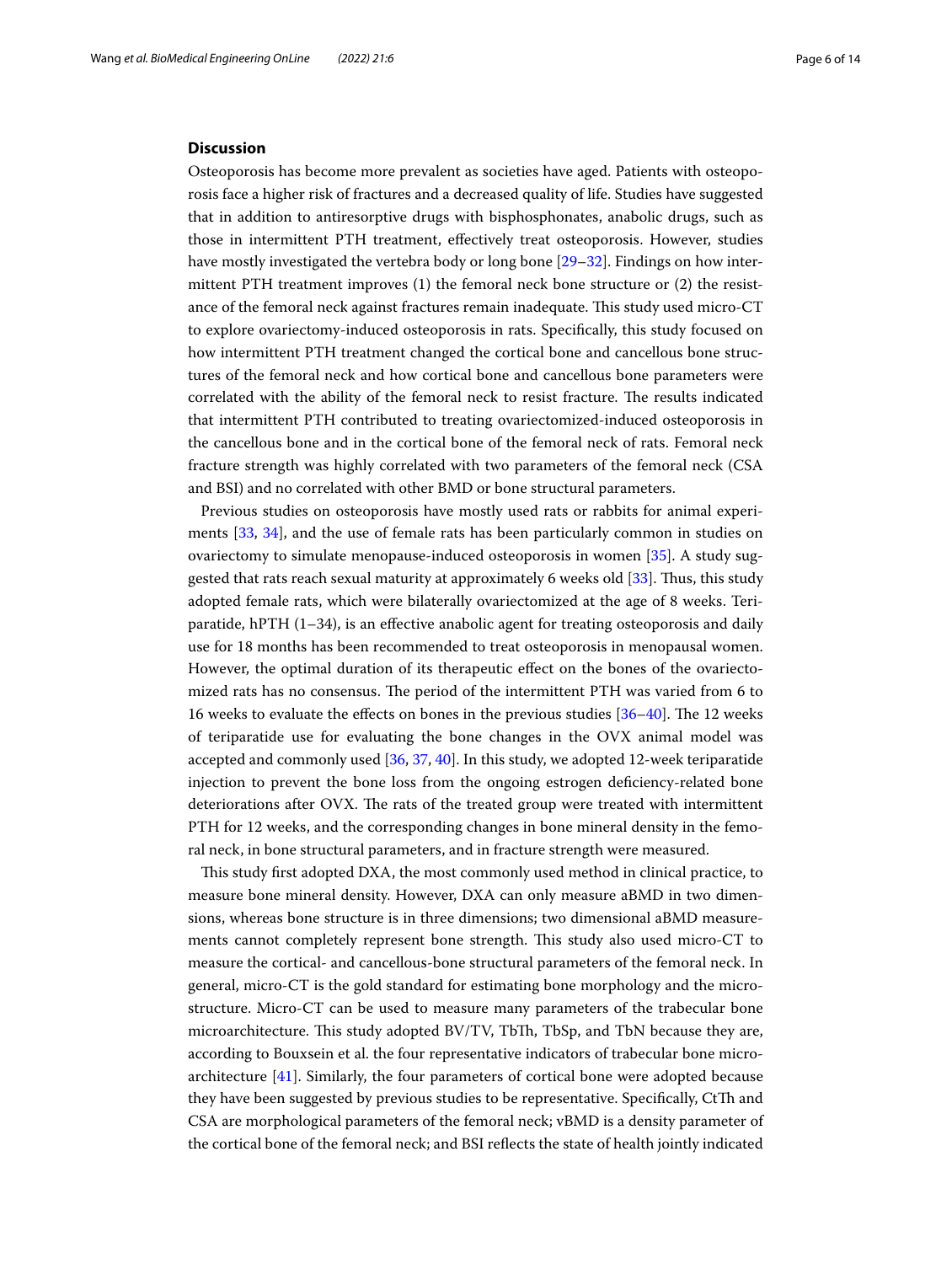by the morphological parameters and density parameters. Regarding the measurements of bone mineral density, no signifcant correlation between the aBMD and vBMD was found. The possible reasons leading to this diversity might be the inconsistent measured dimensions, 2D in aBMD or 3D in vBMD, and varied ROI. The grabbed ROI of aBMD from DXA was the proximal femur, including femoral the head and neck, whereas the ROI of vBMD focused on the cortical bone at the femoral neck as in the area shown in Fig. [1.](#page-4-0)

This study's results agree with those of studies on the trabecular bone microarchitecture of the femur in ovariectomized rats and normal rats [[30](#page-12-16), [31](#page-12-17)]. In the present study, the trabecular bone microarchitecture in the OVX group was more cancellous than that in the control group. However, this study difers from the literature with respect to fndings on the parameters of trabecular bone microarchitecture in the femur for the OVX and control groups. Tis diference was probably due to the diferences in the breed and the age of rats as well as in the length of the post-ovariectomy period. More importantly, micro-CT measures diferent bone regions. Studies have mostly examined the trabecular bone microarchitecture in the distal femoral metaphysis [[30](#page-12-16), [31](#page-12-17)], whereas this study examined the cancellous bone structure of the femoral neck. Despite the aforementioned diferences, however, this study's observation that the bone structure of the OVX group was signifcantly more cancellous than that of the control group are consistent with those of previous studies.

Clinical and animal experiments have suggested that intermittent PTH can (1) treat ovariectomy-induced osteoporosis, (2) improve the bone mineral density of the lumbar vertebra and the femur, (3) improve the microarchitecture of the trabecular bone and cortical bone, and  $(4)$  decrease the risk of fractures  $[42–44]$  $[42–44]$ . Using micro-CT, Washimi et al. [[31](#page-12-17)] observed changes in the trabecular bone microarchitecture of the distal femoral metaphysis in ovariectomized rats treated with intermittent PTH; specifcally, in their OVX group, intermittent PTH increased BV/TV (by 48.7%), TbN (by 20.5%), and TbTh (by 22.7%) and decreased TbSp (by 24.3%). Such experimental results are similar to those in the present study on the OVX group trabecular bone parameters of the femoral neck. However, in the OVX  $+$  PTH group of the present study, BV/TV and TbTh were signifcantly higher (by 24.3% and 21.1%, respectively) compared with the values for the OVX group; TbSp and TbN did not signifcantly difer. Tis was probably due to the diverse trabecular bone distribution ratios of diferent body parts [[45](#page-12-20)] or to the different reactions of various body parts to intermittent PTH treatment; these explanations require verifcation in future studies. Nonetheless, due to estrogen defciency, intermittent PTH treatment can improve the trabecular bone loss due to estrogen defciency of the femoral neck (as indicated by the results for BV/TV and TbT).

In addition, intermittent PTH treatment can accelerate cortical bone formation in the tibial midshaft as well as increase the area and strength of the cortical bone [\[46](#page-12-21)]. A human cadaveric study by Werner et al. suggested that the bone mineral content in the femoral neck only accounted for 23.5% [\[47\]](#page-12-22) and that the contribution of the cancellous bone to the mechanical strength of the femoral neck was marginal; these fndings are attributable to most of the load being borne by the cortical bone [[48,](#page-12-23) [49\]](#page-12-24). Furthermore, in a previous study, when the cancellous bone in the femoral neck was hollowed, the load to fracture of the femoral neck only decreased by 7% [[50\]](#page-13-0). These studies have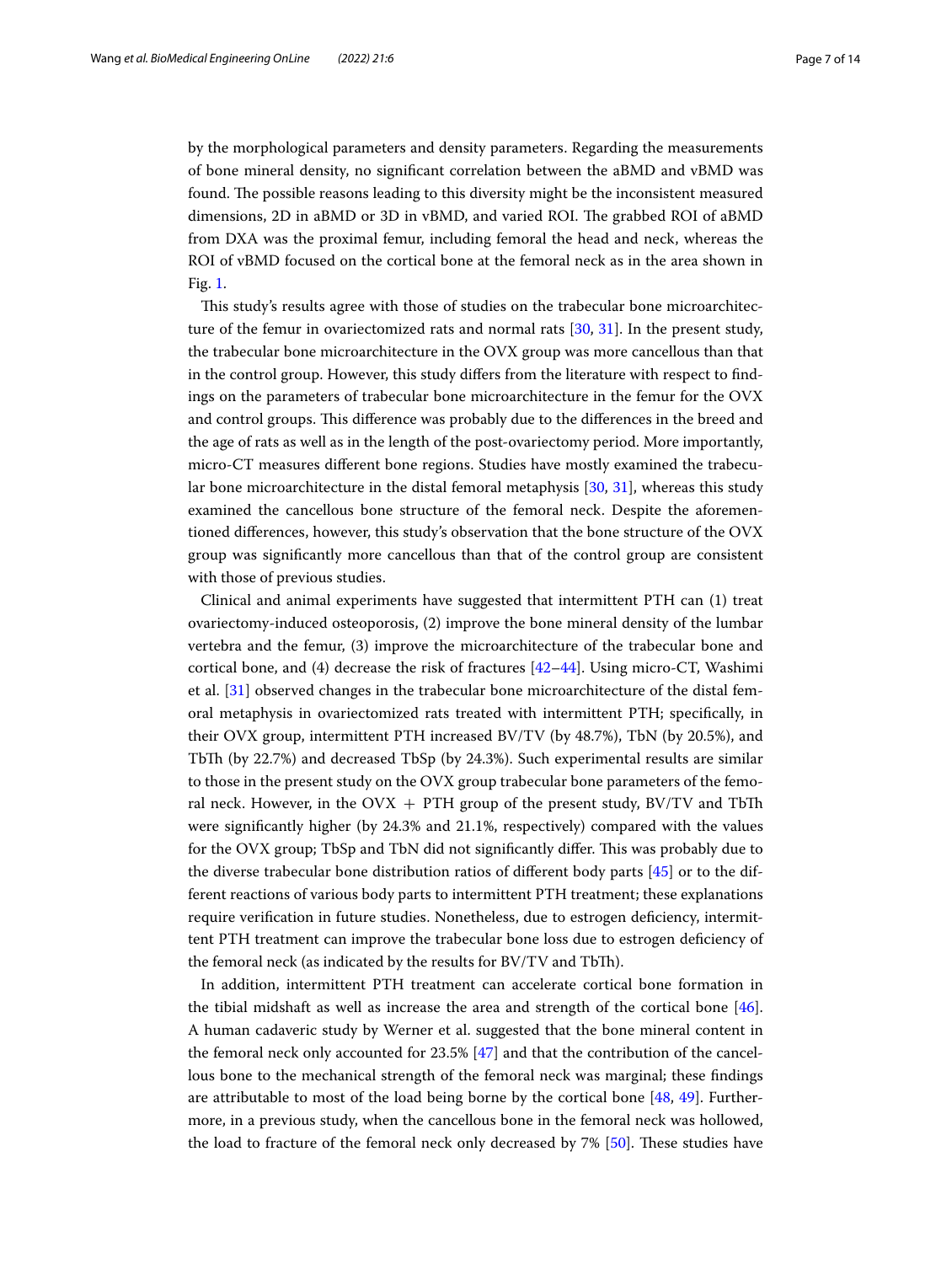revealed that changes in the cortical bone in the femoral neck play an important role in mechanical strength. However, other studies have furnished opposing fndings that the cancellous bone is related to femoral neck strength [\[51](#page-13-1), [52\]](#page-13-2). Evidence on the correlation between cortical bone parameters and femoral neck strength remain somewhat conficting, and how medical treatment changes the cortical bone and mechanical strength of the femoral neck remain to be clarifed. Moreover, due to the particular shape of the femoral neck, its strength is afected not only by bone mineral density, but also by geometric shape and cortical bone microarchitecture, including parameters such as bone surface CSA, cross-sectional moment of inertia, and cortical thickness [\[53](#page-13-3)]. The results of this study indicated that although aBMD and the parameters of trabecular bone are not signifcantly correlated with mechanical strength, the mechanical strength is highly correlated with the CSA and BSI of the cortical bone. Consistent with those of previous studies, this study's fndings indicate the importance of the cortical bone to the femoral neck with respect to mechanical strength. From the statistical analysis, the BSI, which is multiplication of vBMD and CSA, was highly correlated with maximum fracture force of the femoral neck. Tis positive correlation between BSI and mechanical strength of the femoral neck might be caused by the direct relation of maximum fracture load to CSA, but not vBMD. Furthermore, we also found that the enhanced mechanical strength in the femoral necks of the rats of the  $OVK + PTH$  group was probably due to the changes produced through intermittent PTH treatment in the cortical bone structure of the femoral neck. Several studies have demonstrated the curative efect of intermittent PTH treatment on osteoporosis of the femoral neck. However, few studies have examined the correlations of intermittent PTH with microstructural changes in the femoral neck and with mechanical strength, and further research on this topic is required.

This study has the following limitations. First, this animal study did not involve human participants. Second, the sample size for each group was fve, slightly lower than that in previous studies, in which six bone specimens were included in each group [[54](#page-13-4)[–56](#page-13-5)]. Third, this study did not examine other bone biochemical indices through a blood test; it only used micro-CT scans to estimate bone structural parameters. Fourth, this study did not measure the parameters of other bones with frequent osteoporosis-induced fractures, such as the vertebra body or radius; it only measured the bone structural parameters of the femoral neck.

## **Conclusions**

Intermittent PTH helped treat ovariectomy-induced osteoporosis of the cancellous bone and cortical bone in the femoral necks of rats. The ability of the femoral neck to resist fracture was highly correlated with two parameters, namely the CSA and BSI of the cortical bone in the femoral neck, and it was less correlated with aBMD or other bone structural parameters.

# **Materials and methods**

## **Animal preparation and experimental design**

For this study's experiment, animal research ethics approval was obtained from the Research Ethics Committee of the Taichung Veterans General Hospital (Permit Number: La1031191). All experiments were conducted in accordance with relevant guidelines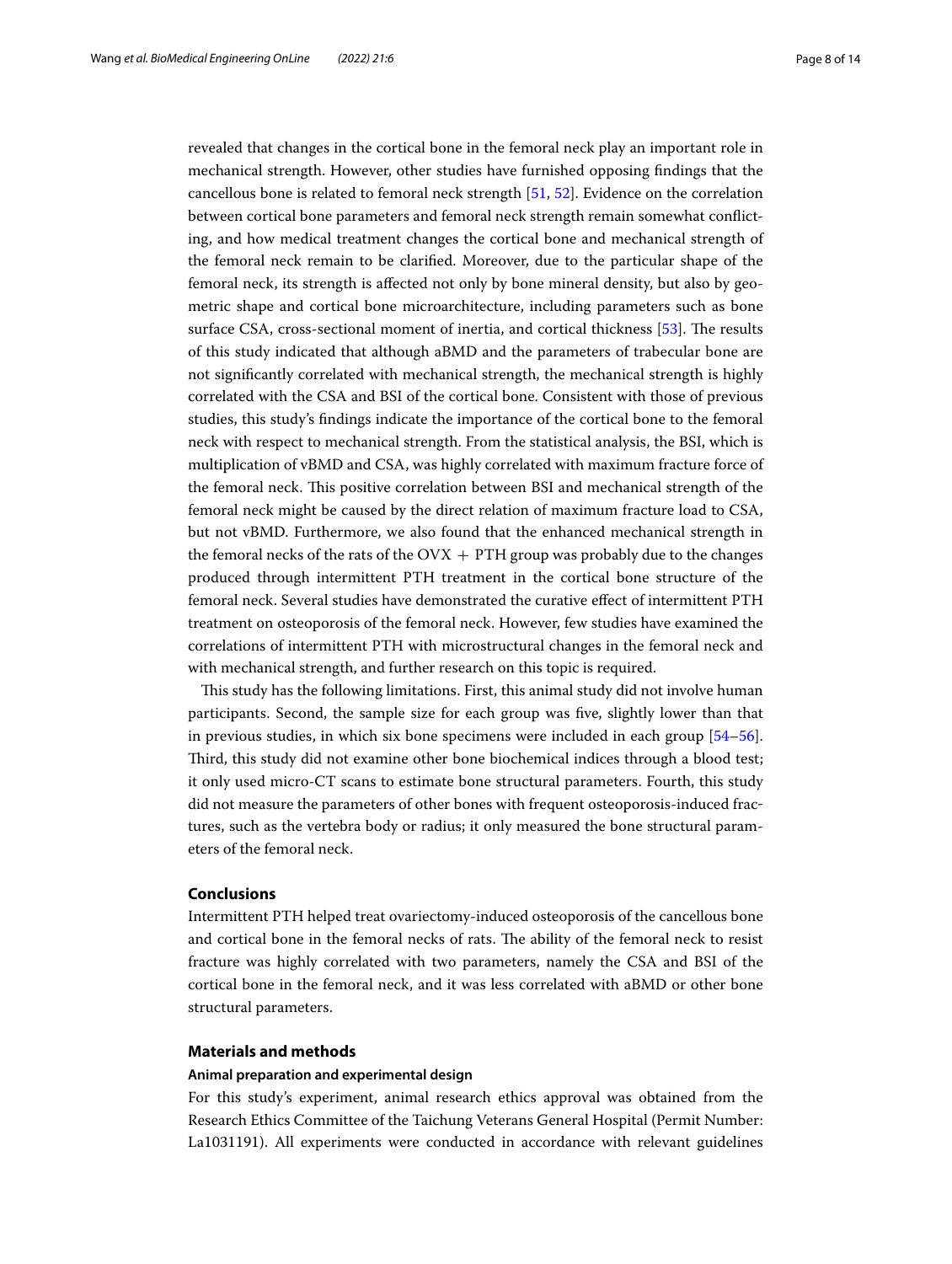and regulations. Tis study adopted ffteen 8-week-old female Wistar rats, which were divided into three groups of five rats each. These groups were the  $(1)$  control group, where the rats were not ovariectomized and were raised to the age of 20 weeks; (2) ovariectomized group (OVX group), where the rats were bilaterally ovariectomized at the age of 8 weeks and raised for the following 12 weeks to simulate postmenopausal osteoporosis in women; and (3) treated group ( $\text{OVX} + \text{PTH}$  group), where the rats were bilaterally ovariectomized at the age of 8 weeks, followed by an intermittent treatment with Forteo<sup>®</sup>, a recombinant human PTH with the 34 amino-terminal amino acids, for the following 12 weeks (injection of 50 μg/kg twice weekly). Intermittent PTH injections were performed subcutaneously in those OVX animals of treated group commencing the day after surgery. After the period of 3-month intervention, all the rats were killed at the age of 20 weeks, and their right femur was extracted for further testing. All the removed bones were covered with gauze soaked in 0.9% saline before immediately being preserved in a refrigerator at  $-$  20 °C. We devoted to avoid the bones' dehydration during the whole experiment. All specimens were kept well after thawing and each of them was separately covered in saline-soaked gauze as well as packed well in zipper storage bags to prevent the dehydration during the whole experiment. These bone specimens were only defrosted to room temperature before the examinations were performed. The extracted bones were subjected to the DXA and micro-CT test frst in 1 week and then they were set up to complete biomechanical test in another week. All of the tests were completed in 2 weeks. The collected data were further analyzed.

#### **Measurement of mineral density of areal bone**

Frozen samples were defrosted to room temperature prior to DXA measurement. A single qualifed DXA technician conducted all examinations for all samples. All extracted femurs were measured using a fan beam densitometer designed for clinical use (Lunar Prodigy Advanced System, General Electric, Madison, WI, USA), which was calibrated daily according to the manufacturer's instructions. A DXA machine has two X-ray beams with different energy levels, which are aimed at the target bones. The bone mineral density (BMD) can be calculated based on the absorption of each beam by the bone, while soft tissue absorption is subtracted out. Because the whole femurs of experimental rats were extracted without the enveloping soft tissue, a PMMA plate had to be placed underneath the femoral bone to simulate the density of surrounding soft tissue in a DXA scan, according to the manufacturer's instructions. All specimens were manually placed on an 8-mm-thick polymethylmethacrylate (PMMA) plate to simulate surrounding soft tissue before being scanned individually per the manufacturer's recommendation. The scan was set to be in the small animal mode, and a laser beam helped mark the start of each scan. The whole femur was scanned using Prodigy DXA. The aBMD of the region of interest (ROI) of the proximal femur, including the femoral head and the neck proximal to the lowest margin of the lesser trochanter, was analyzed using enCORE software (2007, version 11.20.068).

#### **Microcomputed tomography scanning and measurements of bone parameters**

Frozen samples were defrosted to room temperature prior to the micro-computed tomography (micro-CT) scan. The micro-CT images of each femur were obtained using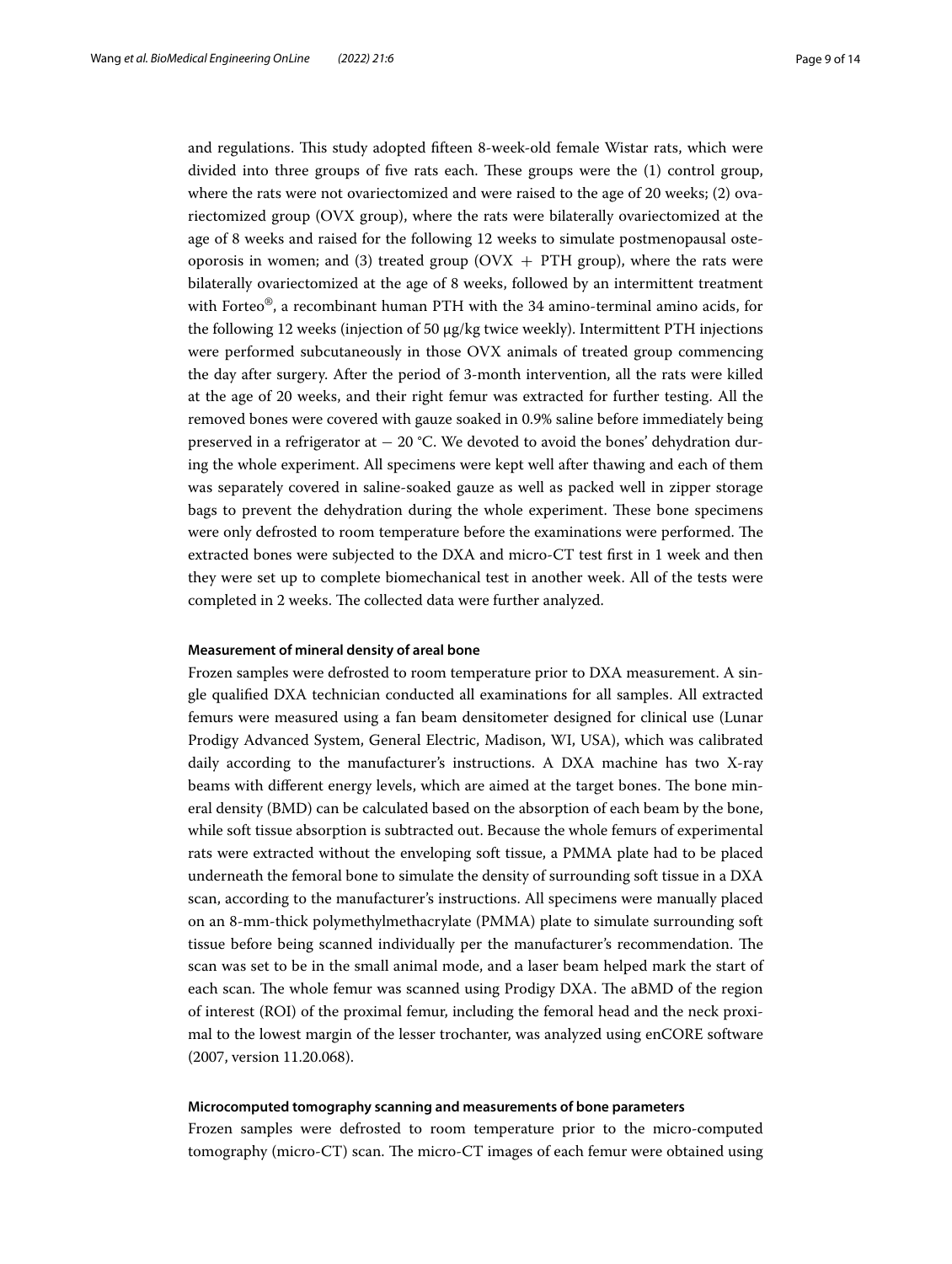a Skyscan 1076 micro-CT device (Aartselaar, Belgium; Fig. [2](#page-9-0)). The scanning parameters were set as follows: tube voltage, 49 kV; current, 200 μA; exposure time, 500 ms; and voxel resolution,  $18.27 \mu m$ . The micro-CT scanning images were saved in the TIF fle format. After scanning was conducted, the images were imported into NRecon (SkyScan, Aartselaar, Belgium) for image reconstruction. The micro-CT images were imported into CTAn software (Skyscan) to measure the cortical bone and trabecular bone parameters of the femoral neck. The global threshold value for obtaining binary images of the mineralized trabecular bone and the ROIs of the cortical bone and cancellous bone were segmented manually. The following four parameters of trabecular bone microstructure in the femoral neck were measured: bone volume fraction (bone volume/ total volume, BV/TV, unit: %), trabecular bone thickness (TbTh, unit: mm), trabecular bone separation (TbSp, unit: mm), and trabecular bone number (TbN, unit: mm<sup>−1</sup>) [[41](#page-12-15), [57](#page-13-6)]. In addition, the four parameters of the cortical bone in the femoral neck were also measured: cortical bone thickness (CtTh), volumetric bone mineral density (vBMD), cross-sectional area (CSA), and bone strength index (BSI, where  $BSI = vBMD \times CSA$ ) [[41\]](#page-12-15).

## **Femoral neck fracture test**

Pliers were used to cut off the middle section of the femur to obtain the proximal femur. Generally, the proximal femur was retained about 2 cm in length and temporarily fxed vertically in the container. Then the epoxy resin was used to embed and fix approximately 1 cm away from the distal end of the proximal femur [\[58–](#page-13-7)[60\]](#page-13-8), which was then placed in a material testing system (JSV-H1000, Japan Instrumentation System, Nara, Japan; Fig. [3a](#page-10-0)). The displacement control mode was used to impose a downward force at a speed of 5 mm/min on the femoral head until the femoral neck fractured (Fig. [3](#page-10-0)b). The fracture pattern on the femoral neck of all specimens was similar, which was oblique

<span id="page-9-0"></span>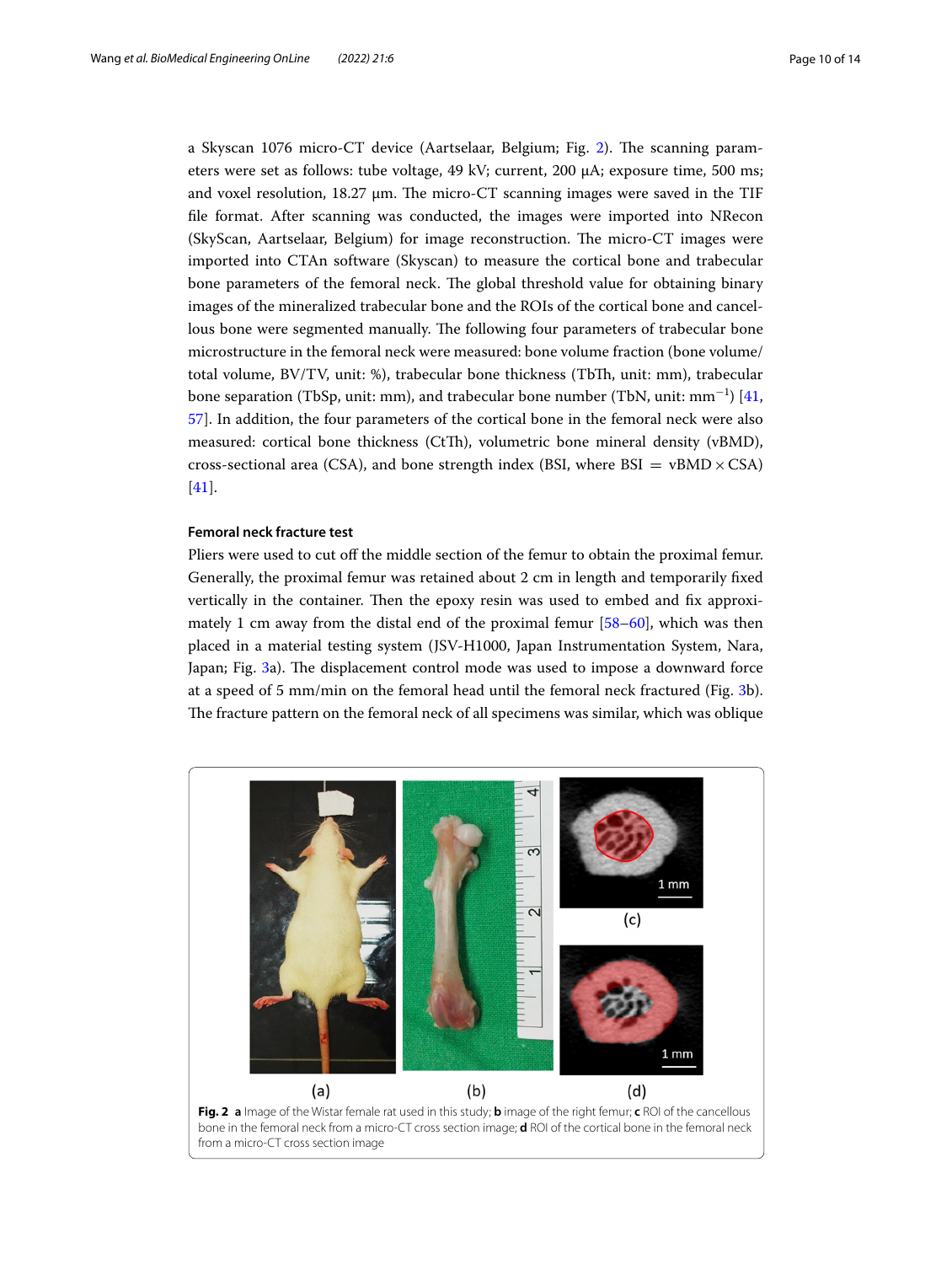

<span id="page-10-0"></span>transcervical femoral neck fracture (Fig. [3](#page-10-0)c). During the experiment, the maximum fracture force was recorded.

## **Statistical analysis**

The data for aBMD, maximum fracture force of the femoral neck, and cancellous and cortical bone parameters of the femoral neck in the three groups were summarized in terms of the median and interquartile range (IQR). A Kruskal–Wallis test was used to analyze differences in CtTh, BV/TV, TbTh, TbSp, and TbN in the femoral neck between the three groups; Mann–Whitney exact tests were used for post hoc pairwise comparisons; and Spearmen's correlation coefficients (*r* values) of maximum fracture force with the parameters for the femoral neck and bone structure (aBMD, CtTh, vBMD, CSA, BSA, BV/TV, TbTh, TbSp, and TbN) were calculated. All statistical analyses were performed using SPSS Version 19 (IBM Corporation, Armonk, NY, USA). The level of the statistical significance was set at  $p < 0.05$ .

#### **Abbreviations**

pths: Parathyroid hormones; OVX: Ovariectomized; DXA: Dual-energy X-ray absorptiometry; abmd: Areal bone mineral density; ctth: Cortical bone thickness; vbmd: Volumetric bone mineral density; CSA: Cross-sectional area; BSI: Bone strength index; BV/TV: Bone volume fraction; tbth: Trabecular thickness; tbsp: Trabecular separation; tbn: Trabecular number; PMMA: Polymethylmethacrylate; micro-CT: Micro-computed tomography.

#### **Acknowledgements**

The authors greatly appreciate the invaluable intellectual feedback of Ms. Pei-Yu Hsu from the Master's Program in Biomedical Engineering, China Medical University and Prof. Fu-Chou Cheng from the Stem Cell Medical Research Center, Department of Medical Research, Taichung Veterans General Hospital.

#### **Authors' contributions**

Conceptualization, W-PW and J-TH; methodology, W-PW, Y-JC, C-EH, Y-CC, M-TT and J-TH; writing—review and editing, W-PW and J-TH; funding acquisition, J-TH. All authors have read and approved the fnal manuscript.

#### **Funding**

This research was partially supported by China Medical University, Taiwan (Grant number: CMU109-MF-117) and Taichung Veterans General Hospital (Grant number: TCVGH-1105104B).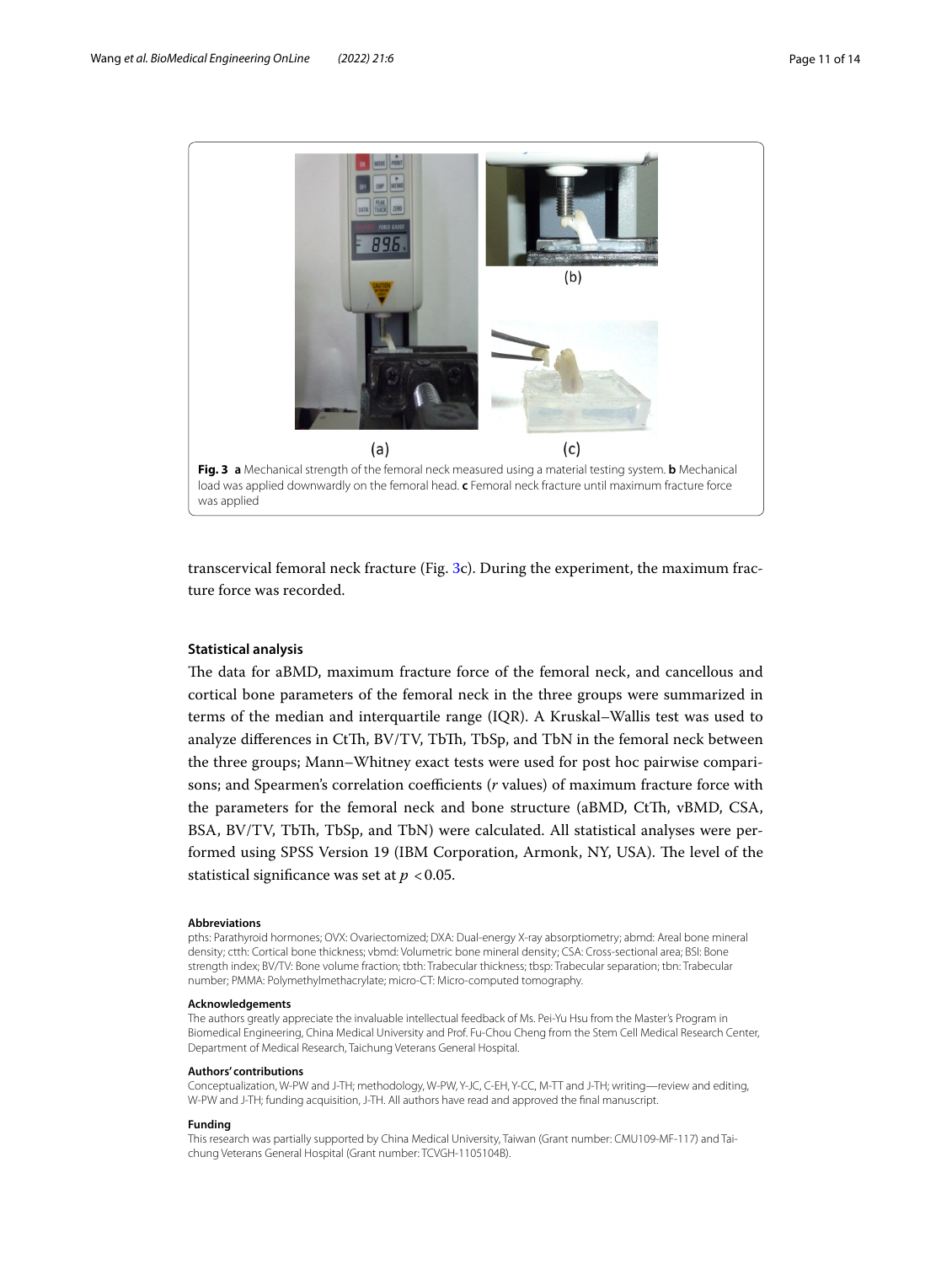#### **Availability of data and materials**

All data generated or analyzed during this study are included in this published article.

#### **Declarations**

## **Ethics approval and consent to participate**

For this study's experiment, animal research ethics approval was obtained from the Research Ethics Committee of the Taichung Veterans General Hospital (Permit Number: La1031191).

#### **Consent for publication**

Not applicable.

#### **Competing interests**

The authors declare that there are no competing interests.

#### **Author details**

<sup>1</sup> Department of Orthopaedics, Taichung Veterans General Hospital, Taichung 407, Taiwan. <sup>2</sup> Sports Recreation and Health Management Continuing Studies‑Bachelor's Degree Completion Program, Tunghai University, Taichung 407, Taiwan. 3 <sup>3</sup> Department of Post-Baccalaureate Medicine, College of Medicine, National Chung Hsing University, Taichung 402, Taiwan. 4 Bachelor Program in Health Care and Social Work for Indigenous Students, College of Humanities and Social Sciences, Providence University, Taichung 433, Taiwan. <sup>5</sup>School of Medicine, China Medical University, Taichung 404, Taiwan. <sup>6</sup>Department of Orthopedic Surgery, China Medical University Hospital, Taichung 404, Taiwan. <sup>7</sup>Department of Biomedical Engineering, Hungkuang University, Taichung 433, Taiwan. <sup>8</sup>School of Dentistry, College of Dentistry, China Medical University, 91 Hsueh-Shih Road, Taichung 404, Taiwan. <sup>9</sup> Department of Bioinformatics and Medical Engineering, Asia University, Taichung 413, Taiwan.

Received: 24 July 2021 Accepted: 18 January 2022 Published online: 29 January 2022

#### **References**

- <span id="page-11-0"></span>1. Melton LJ. Epidemiology worldwide. Endocrinol Metab Clin. 2003;32(1):1–13.
- 2. Vijayakumar R, Büsselberg D. Osteoporosis: an under-recognized public health problem: local and global risk factors and its regional and worldwide prevalence. J Local Glob Health Sci. 2016;2016(1):2.
- 3. Özkal FM, Cakir F, Sensoz E. Schematization of cannulated screw fxations in femoral neck fractures using genetic algorithm and fnite element method. J Med Biol Eng. 2020;40:673–87.
- <span id="page-11-1"></span>4. Luo Y, Wu X. Bone quality is dependent on the quantity and quality of organic–inorganic phases. J Med Biol Eng. 2020.<https://doi.org/10.1007/s40846-020-00506-x>.
- <span id="page-11-2"></span>5. Borgström F, Karlsson L, Ortsäter G, Norton N, Halbout P, Cooper C, Lorentzon M, McCloskey EV, Harvey NC, Javaid MK. Fragility fractures in Europe: burden, management and opportunities. Arch Osteoporos. 2020;15:1–21.
- <span id="page-11-3"></span>6. van Oostwaard M. Osteoporosis and the nature of fragility fracture: an overview. In: Fragility fracture nursing. Cham: Springer; 2018. p. 1–13.
- <span id="page-11-4"></span>7. Melton LJ 3rd, Chrischilles EA, Cooper C, Lane AW, Riggs BL. Perspective. How many women have osteoporosis? J Bone Miner Res. 1992;7(9):1005–10.
- 8. Reginster JY, Burlet N. Osteoporosis: a still increasing prevalence. Bone. 2006;38(2 Suppl 1):S4-9.
- <span id="page-11-5"></span>9. Rungruangbaiyok C, Azari F, van Lenthe GH, Vander Sloten J, Tangtrakulwanich B, Chatpun S. Finite element investigation of fracture risk under postero-anterior mobilization on a lumbar bone in elderly with and without osteoporosis. J Med Biol Eng. 2021. <https://doi.org/10.1007/s40846-021-00607-1>.
- <span id="page-11-6"></span>10. Dubljanin-Raspopović E, Marković-Denić L, Marinković J, Nedeljković U, Bumbaširević M. Does early functional out‑ come predict 1-year mortality in elderly patients with hip fracture? Clin Orthopaed Relat Res. 2013;471(8):2703–10.
- <span id="page-11-7"></span>11. Lee T-C, Ho P-S, Lin H-T, Ho M-L, Huang H-T, Chang J-K. One-year readmission risk and mortality after hip fracture surgery: a national population-based study in Taiwan. Aging Dis. 2017;8(4):402.
- 12. Mariconda M, Costa G, Cerbasi S, Recano P, Aitanti E, Gambacorta M, Misasi M. The determinants of mortality and morbidity during the year following fracture of the hip: a prospective study. Bone Jt J. 2015;97(3):383–90.
- <span id="page-11-8"></span>13. Morri M, Ambrosi E, Chiari P, Magli AO, Gazineo D, D'Alessandro F, Forni C. One-year mortality after hip fracture surgery and prognostic factors: a prospective cohort study. Sci Rep. 2019;9(1):1–7.
- <span id="page-11-9"></span>14. Kannus P, Niemi S, Parkkari J, Palvanen M, Vuori I, Järvinen M. Hip fractures in Finland between 1970 and 1997 and predictions for the future. Lancet. 1999;353(9155):802–5.
- <span id="page-11-10"></span>15. Leal J, Gray A, Prieto-Alhambra D, Arden NK, Cooper C, Javaid MK, Judge A, Group RS. Impact of hip fracture on hospital care costs: a population-based study. Osteoporos Int. 2016;27(2):549–58.
- <span id="page-11-11"></span>16. Bilezikian JP. Efcacy of bisphosphonates in reducing fracture risk in postmenopausal osteoporosis. Am J Med. 2009;122(2):S14–21.
- <span id="page-11-12"></span>17. Nuti R, Brandi ML, Checchia G, Di Munno O, Dominguez L, Falaschi P, Fiore CE, Iolascon G, Maggi S, Michieli R. Guidelines for the management of osteoporosis and fragility fractures. Intern Emerg Med. 2019;14(1):85–102.
- <span id="page-11-13"></span>18. Wang J-C, Chien W-C, Chung C-H, Liao W-I, Tsai S-H. Adverse cardiovascular efects of nitrogen-containing bisphosphonates in patients with osteoporosis: a nationwide population-based retrospective study. Int J Cardiol. 2016;215:232–7.
- <span id="page-11-14"></span>19. Nakajima M, Ejiri S, Tanaka M, Toyooka E-I, Kohno S, Ozawa H. Effect of intermittent administration of human parathyroid hormone (1–34) on the mandibular condyle of ovariectomized rats. J Bone Miner Metab. 2000;18(1):9–17.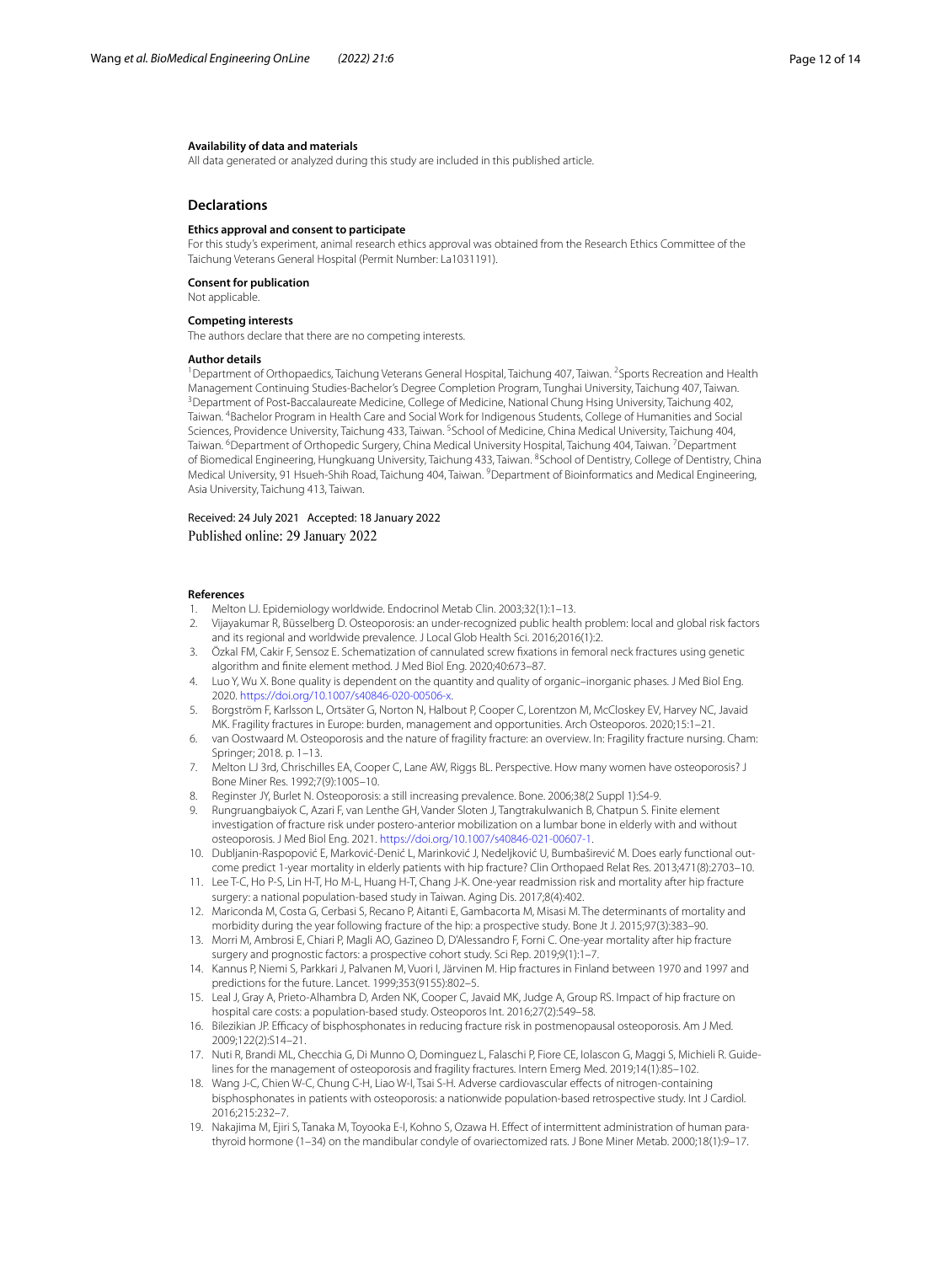- <span id="page-12-0"></span>20. Osagie-Clouard L, Sanghani A, Coathup M, Briggs T, Bostrom M, Blunn G. Parathyroid hormone 1–34 and skeletal anabolic action: the use of parathyroid hormone in bone formation. Bone Jt Res. 2017;6(1):14–21.
- <span id="page-12-1"></span>21. Compston J. Bone quality: what is it and how is it measured? Arq Bras Endocrinol Metabol. 2006;50:579–85.
- 22. Hadjidakis DJ, Androulakis II. Bone remodeling. Ann NY Acad Sci. 2006;1092(1):385–96.
- <span id="page-12-2"></span>23. Fonseca H, Moreira-Gonçalves D, Coriolano H-JA, Duarte JA. Bone quality: the determinants of bone strength and fragility. Sports Med. 2014;44(1):37–53.
- <span id="page-12-3"></span>24. Curtis RC, Custis JT, Ehrhart NP, Ehrhart E, Condon KW, Gookin SE, Donahue SW. Combination therapy with zoledronic acid and parathyroid hormone improves bone architecture and strength following a clinically-relevant dose of stereotactic radiation therapy for the local treatment of canine osteosarcoma in athymic rats. PloS ONE. 2016;11(6):e0158005.
- 25. Roberts BC, Carrera HMA, Zanjani-pour S, Boudifa M, Wang N, Gartland A, Dall'Ara E. PTH (1–34) treatment and/or mechanical loading have diferent osteogenic efects on the trabecular and cortical bone in the ovariectomized C57BL/6 mouse. Sci Rep. 2020;10(1):1–16.
- <span id="page-12-4"></span>26. Yoshioka Y, Yamachika E, Nakanishi M, Ninomiya T, Akashi S, Kondo S, Moritani N, Kobayashi Y, Fujii T, Iida S. Intermit‑ tent parathyroid hormone 1–34 induces oxidation and deterioration of mineral and collagen quality in newly formed mandibular bone. Sci Rep. 2019;9(1):1–10.
- <span id="page-12-5"></span>27. López-Aguirre C, Wilson LA, Koyabu D, Tu VT, Hand SJ. Variation in cross-sectional shape and biomechanical properties of the bat humerus under Wolf's law. Anat Rec. 2021. <https://doi.org/10.1002/ar.24620>.
- <span id="page-12-6"></span>28. Yamaura M, Nakamura T, Tsurukami H, Hijioka A, Narusawa K, Ohnishi H, Ohta T, Hosoda K. Local bone turnover in the metaphysis of the proximal tibia and the lumbar vertebra during the early periods after ovariectomy in rats. Calcif Tissue Int. 1996;58(1):52–9.
- <span id="page-12-7"></span>29. Brouwers J, van Rietbergen B, Huiskes R, Ito K. Efects of PTH treatment on tibial bone of ovariectomized rats assessed by in vivo micro-CT. Osteoporos Int. 2009;20(11):1823–35.
- <span id="page-12-16"></span>30. Leitner MM, Tami AE, Montavon PM, Ito K. Longitudinal as well as age-matched assessments of bone changes in the mature ovariectomized rat model. Lab Anim. 2009;43(3):266–71.
- <span id="page-12-17"></span>31. Washimi Y, Ito M, Morishima Y, Taguma K, Ojima Y, Uzawa T, Hori M. Effect of combined humanPTH(1-34) and calcitonin treatment in ovariectomized rats. Bone. 2007;41(5):786–93.
- <span id="page-12-8"></span>32. Kitaguchi K, Kashii M, Ebina K, Kaito T, Okada R, Makino T, Etani Y, Ishimoto T, Nakano T, Yoshikawa H. The combined efects of teriparatide and anti-RANKL monoclonal antibody on bone defect regeneration in ovariectomized mice. Bone. 2020;130:115077.
- <span id="page-12-9"></span>33. Sengupta P. The laboratory rat: relating its age with human's. Int J Prev Med. 2013;4(6):624–30.
- <span id="page-12-10"></span>34. Permuy M, López-Peña M, Muñoz F, González-Cantalapiedra A. Rabbit as model for osteoporosis research. J Bone Miner Metab. 2019. [https://doi.org/10.1007/s00774-019-01007-x.](https://doi.org/10.1007/s00774-019-01007-x)
- <span id="page-12-11"></span>35. Yousefzadeh N, Kashf K, Jeddi S, Ghasemi A. Ovariectomized rat model of osteoporosis: a practical guide. EXCLI J. 2020;19:89.
- <span id="page-12-12"></span>36. Ma YL, Zeng QQ, Porras LL, Harvey A, Moore TL, Shelbourn TL, Dalsky GP, Wronski TJ, Aguirre JI, Bryant HU. Teriparatide [rhPTH (1-34)], but not strontium ranelate, demonstrated bone anabolic efficacy in mature, osteopenic, ovariectomized rats. Endocrinology. 2011;152(5):1767–78.
- <span id="page-12-14"></span>37. Iwamoto J, Seki A, Sato Y. Efect of combined teriparatide and monthly minodronic acid therapy on cancellous bone mass in ovariectomized rats: a bone histomorphometry study. Bone. 2014;64:88–94.
- 38. Komrakova M, Hofmann D, Nuehnen V, Stueber H, Wassmann M, Wicke M, Tezval M, Stuermer K, Sehmisch S. The efect of vibration treatments combined with teriparatide or strontium ranelate on bone healing and muscle in ovariectomized rats. Calcif Tissue Int. 2016;99(4):408–22.
- 39. Sugie-Oya A, Takakura A, Takao-Kawabata R, Sano H, Shimazu Y, Isogai Y, Yamaguchi A, Ishizuya T. Comparison of treatment efects of teriparatide and the bisphosphonate risedronate in an aged, osteopenic, ovariectomized rat model under various clinical conditions. J Bone Miner Metab. 2016;34(3):303–14.
- <span id="page-12-13"></span>40. Weigl M, Kocijan R, Ferguson J, Leinfellner G, Heimel P, Feichtinger X, Pietschmann P, Grillari J, Zwerina J, Redl H. Longitudinal changes of circulating miRNAs during bisphosphonate and teriparatide treatment in an animal model of postmenopausal osteoporosis. J Bone MinerRes. 2021. <https://doi.org/10.1016/j.bone.2019.115104>.
- <span id="page-12-15"></span>41. Bouxsein ML, Boyd SK, Christiansen BA, Guldberg RE, Jepsen KJ, Muller R. Guidelines for assessment of bone microstructure in rodents using micro-computed tomography. J Bone Miner Res. 2010;25(7):1468–86.
- <span id="page-12-18"></span>42. Hodsman AB, Bauer DC, Dempster DW, Dian L, Hanley DA, Harris ST, Kendler DL, McClung MR, Miller PD, Olszynski WP, et al. Parathyroid hormone and teriparatide for the treatment of osteoporosis: a review of the evidence and suggested guidelines for its use. Endocr Rev. 2005;26(5):688–703.
- 43. Neer RM, Arnaud CD, Zanchetta JR, Prince R, Gaich GA, Reginster JY, Hodsman AB, Eriksen EF, Ish-Shalom S, Genant HK, et al. Efect of parathyroid hormone (1–34) on fractures and bone mineral density in postmenopausal women with osteoporosis. N Engl J Med. 2001;344(19):1434–41.
- <span id="page-12-19"></span>44. Tashjian AH, Gagel RF. Teriparatide [human PTH(1–34)]: 25 years of experience on the use and safety of the drug for the treatment of osteoporosis. J Bone Miner Res. 2006;21(3):354–65.
- <span id="page-12-20"></span>45. Clarke B. Normal bone anatomy and physiology. Clin J Am Soc Nephrol. 2008;3(Supplement 3):S131–9.
- <span id="page-12-21"></span>46. Mashiba T, Burr DB, Turner CH, Sato M, Cain RL, Hock JM. Efects of human parathyroid hormone (1–34), LY333334, on bone mass, remodeling, and mechanical properties of cortical bone during the frst remodeling cycle in rabbits. Bone. 2001;28(5):538–47.
- <span id="page-12-22"></span>47. Werner C, Iversen B, Therkildsen M. Contribution of the trabecular component to mechanical strength and bone mineral content of the femoral neck. An experimental study on cadaver bones. Scand J Clin Lab Investig. 1988;48(5):457–60.
- <span id="page-12-23"></span>48. Koivumäki JE, Thevenot J, Pulkkinen P, Kuhn V, Link TM, Eckstein F, Jämsä T. Cortical bone fnite element models in the estimation of experimentally measured failure loads in the proximal femur. Bone. 2012;51(4):737–40.
- <span id="page-12-24"></span>49. Nawathe S, Nguyen BP, Barzanian N, Akhlaghpour H, Bouxsein ML, Keaveny TM. Cortical and trabecular load sharing in the human femoral neck. J Biomech. 2015;48(5):816–22.